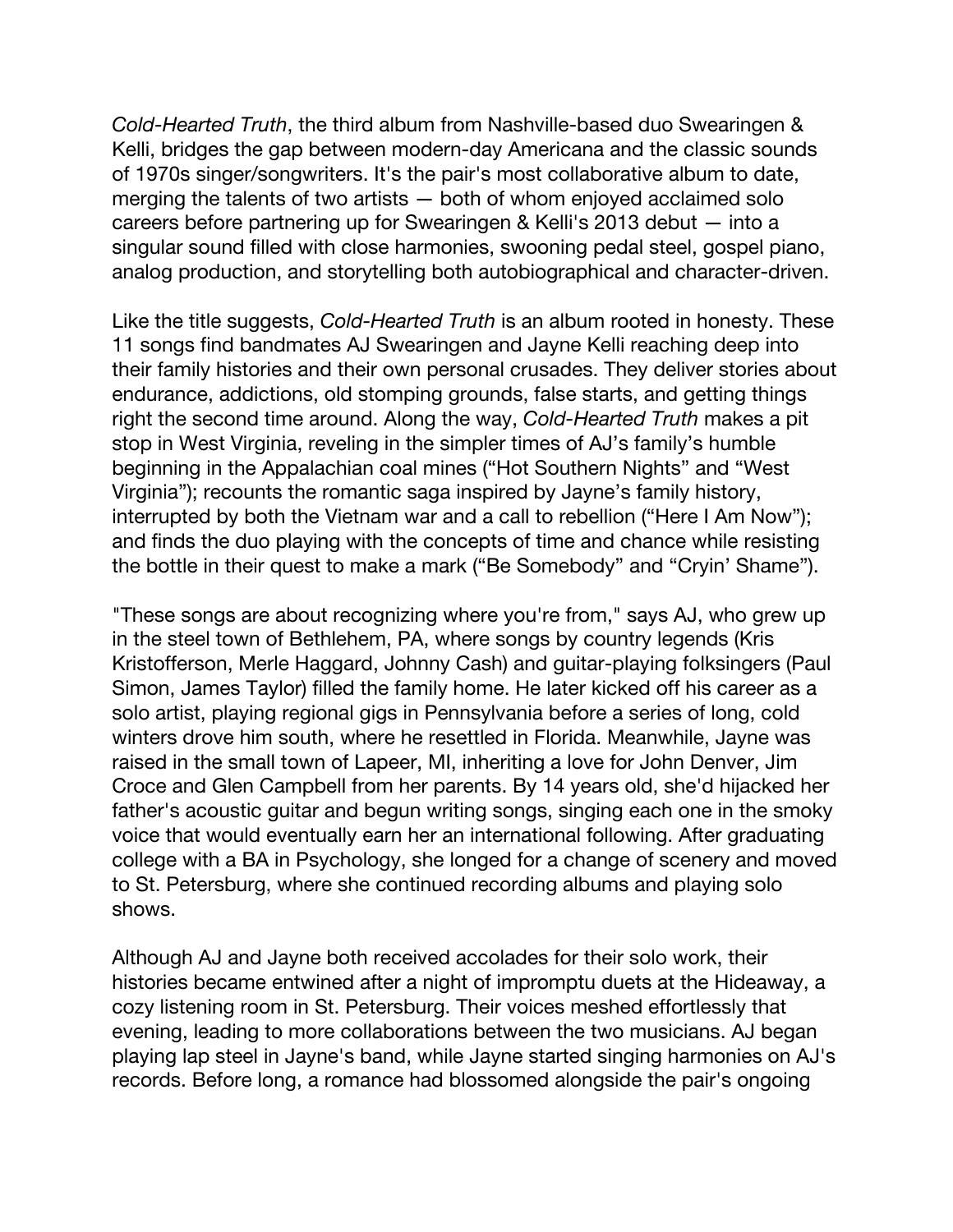collaboration, and it simply made sense to combine their individual efforts into a proper duo.

"We melded together naturally," Jayne remembers. "We weren't necessarily looking to form a duo, but we shared a bond because we were both still playing the bars in town, and we knew we wanted something bigger. We began playing together, and everything grew from there."

Swearingen & Kelli hit the ground running. They released their self-titled album in 2013, married in 2014, and returned several years later with 2017's *The Marrying Kind*. They were a self-contained unit-- a DIY duo capable of writing, recording, producing, and releasing their own records — with a long string of cross-country tours. They performed in concert halls, opera houses, and living rooms, and even teamed up with local orchestras in cities like Cleveland for symphonic shows spotlighting the songs of their 1970s heroes, including Carole King, Fleetwood Mac, and Cat Stevens. Other songwriters took note of the gorgeous melodies and evocative lyrics of songs like "You're Not Here With Me" (written by AJ and released on Swearingen & Kelli's debut), with longtime folksinger Tom Rush recording his own version of the song with harmony partner Nanci Griffith on the album *What I Know*.

For *Cold-Hearted Truth*, Swearingen & Kelli teamed up with Grammy Award-winning producer Mitch Dane at Sputnik Sound in the group's adopted hometown of Nashville, TN. They'd been touring the country for years, developing an onstage chemistry that was both electrifying and intimate, and they wanted to capture that live sound on record. Appropriately, they recorded *Cold-Hearted Truth* with a series of live takes, using a classic Neve console and Mitch's hand-picked musicians for the band, with Will Sayles on drums, Justin Schipper on pedal steel and electric guitar, and Lucas Morton on bass and piano. There was no AutoTuning of the vocals. No click tracks, either. No isolation booths. The goal, explains AJ, was to "capture that 3D sound where you're together in one room, focusing on the songs, and finding that human element." Jayne agrees, adding, "We wanted the audience to feel like they were right in the room with us."

The result is a classic-sounding album for modern times. *Cold-Hearted Truth* leans closer to country music than the band's previous releases, inspired by the rebels and old-school icons of the genre, including Kris Kristofferson, Lucinda Williams, Emmylou Harris, and Buddy Miller. The band also looked far beyond the roots-music world for influence. While talking to Justin Schipper during the tracking sessions for the songs "Exile" and "Strange Moon," Jayne referenced